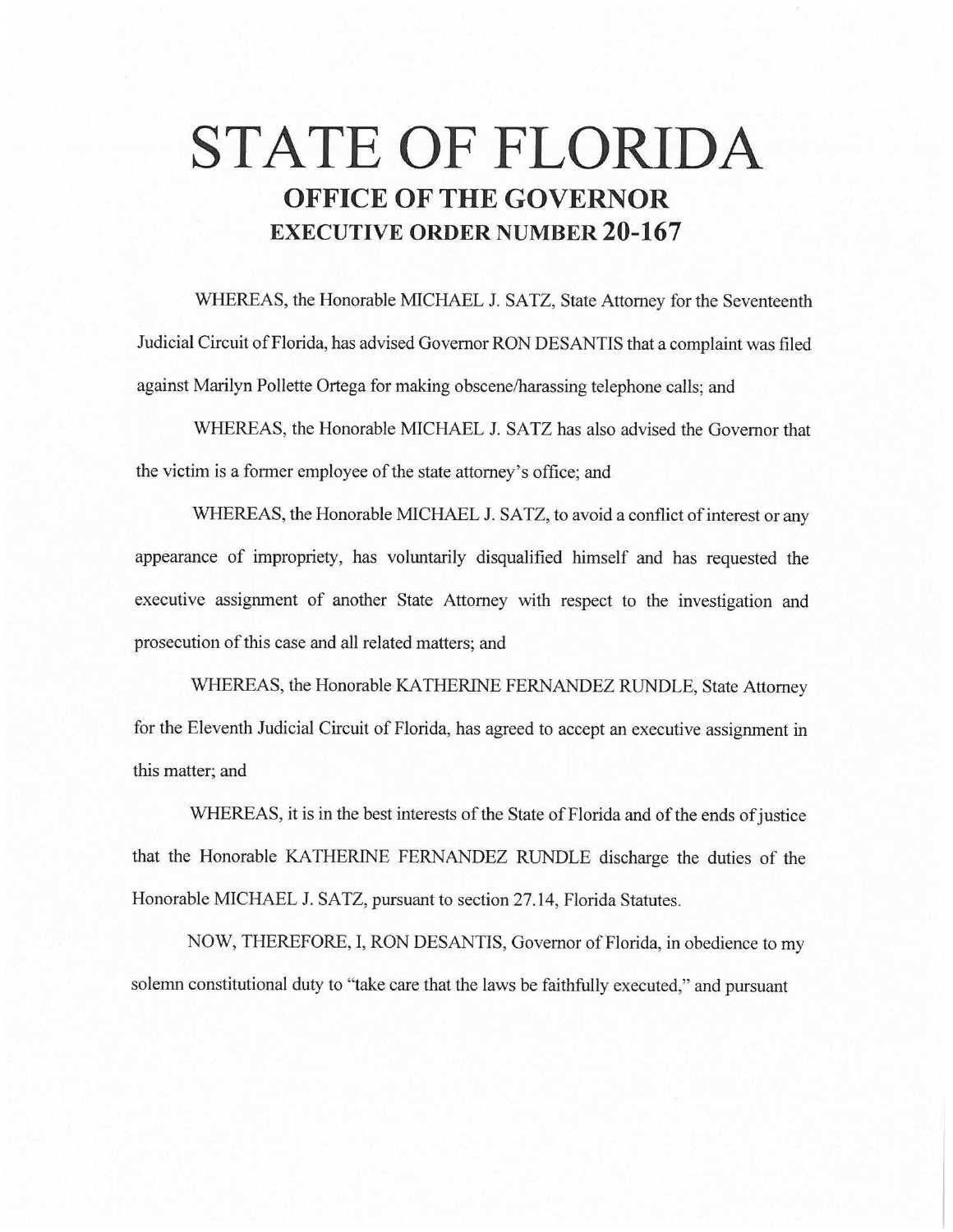to the Constitution and laws of the State of Florida, issue the following Executive Order, effective immediately:

### Section I.

The Honorable KATHERINE FERNANDEZ RUNDLE, State Attorney for the Eleventh Judicial Circuit of Florida, referred to as the "Assigned State Attorney," is assigned to discharge the duties of the Honorable MICHAEL J. SATZ, State Attorney for the Seventeenth Judicial Circuit of Florida, as they relate to the investigation, prosecution, and all matters related to Marilyn Pollette Ortega.

### Section 2.

The Assigned State Attorney or one or more Assistant State Attorneys and Investigators, who have been designated by the Assigned State Attorney, shall proceed immediately to the Seventeenth Judicial Circuit of Florida, and are vested with the authority to perform the duties prescribed herein.

#### Section 3.

All residents of the Seventeenth Judicial Circuit are requested, and all public officials are directed, to cooperate and render whatever assistance is necessary to the Assigned State Attorney, so that justice may be served.

## Section 4.

The period of this Executive Assignment shall be for one (I) year, to and including July 7, 2021.